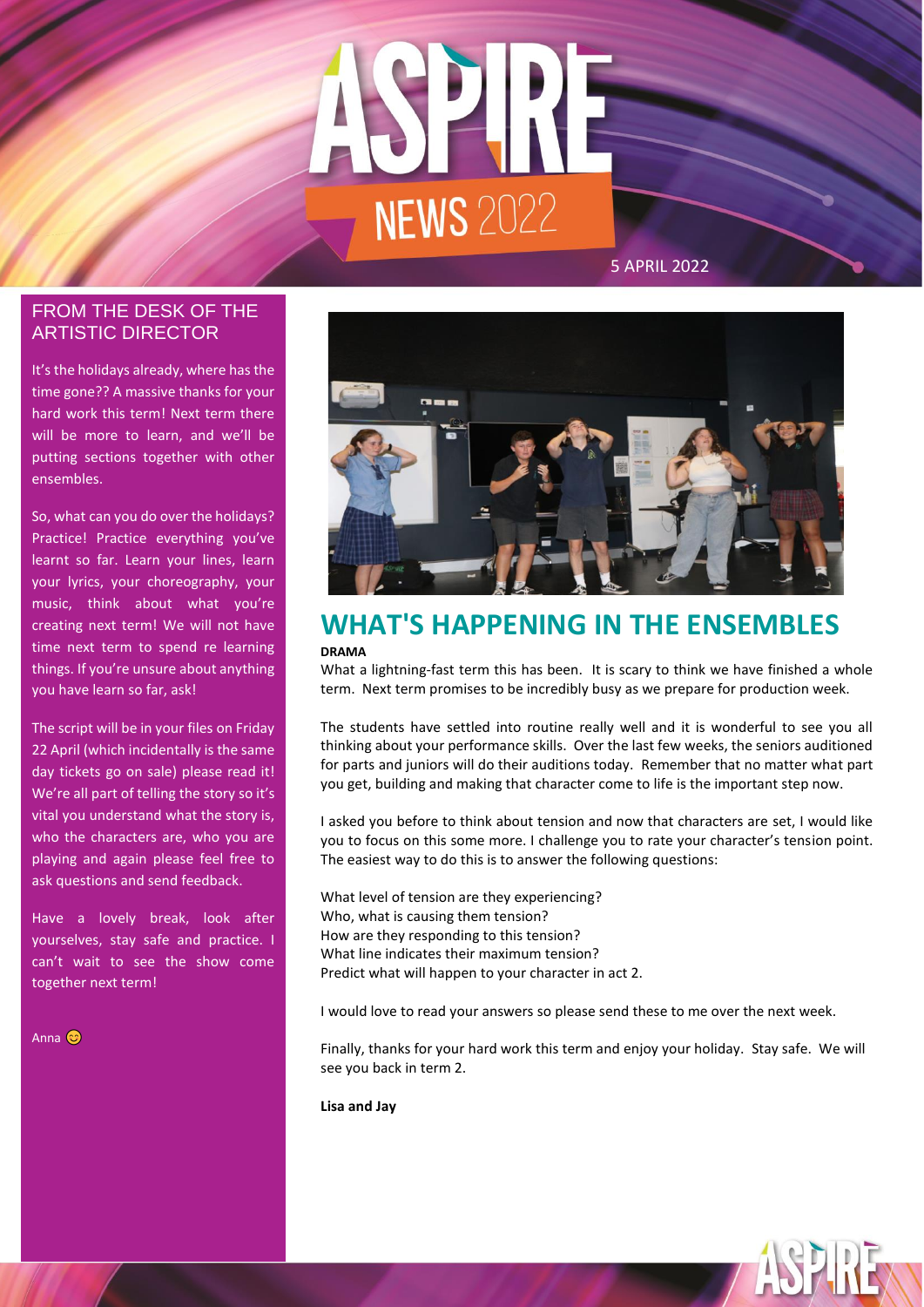#### **DANCE**

Hi Dancers

As we mentioned last week at rehearsals, it is a short period of time that we get for choreographing, learning, and practicing an entire new show. This means we really need your energy and efforts each rehearsal for the whole time. ASPIRE is all about challenging yourselves to grow and build your skill sets. So, let's get creative and get out of your comfort zones!

# **Lauren and Montana**

### **MUSIC**

It's been a very busy fortnight for the band, we've received a lot of new music and lots of new parts to learn and improve upon. Playing along with the tracks on the ASPIRE Microsoft Teams will help with this immensely, as it will help with structure and confidence in playing. Next week we will be playing through all of the music that we've received so far, as this will be our last chance before school holidays to rehearse.

Have a great week and we look forward to seeing you all prepared for our last rehearsal of term!

### **Jess and Chris**

### **VOCAL**

*"There is still a lot to learn and there is always great stuff out there. Even mistakes can be wonderful." Robin Williams*

This quote is from the incredible Robin Williams.

Robin was an American actor and comedian, who created incredible characters and never failed to step out of his comfort zone – starring in shows such as *Mork & Mindy*, *Dead Poets Society, Mrs. Doubtfire, Night At The Museum* Trilogy*, Aladdin, Jumanji, Hook* and many more wonderful films and TV shows.

It is particularly, the beginning and the end of his quote, that really resonated with me as we travel this ASPIRE journey together … there is most definitely "*still a lot to learn*!"

During these school holidays, please keep checking in to our TEAMS group for new uploads – songs, sheet music (dots), lyrics, tracks, backing tracks etc. The expectation is that you will completely know ALL your required songs by the start of Term 2, when we start working with the dancers, band and drama ensembles. The songs so far are sounding great … but there is still HEAPS of work to be done J

# *"Even mistakes can be wonderful" …* I love this!

Be proud and confident … make mistakes and create new things … our rehearsal time (and your home practise) is a safe place for us to explore our own interpretations of songs. Make it your own!

You are an amazing singer … that is why you are in the *ASPIRE Vocal Ensemble* … so have confidence in yourself, find your 'character' and be proud and excited for the next (very hectic) stage of our ASPIRE journey.

Let's be as versatile and creative as Robin Williams … Stay safe and well, and we will see you in Term 2

#### **Jeanette and Lonnie**

# EXCITING AND IMPORTANT DATES/NEWS

*PLEASE NOTE THESE DATES ARE SUBJECT TO CHANGE*

#### *SCHOOL HOLIDAY REHEARSALS*

*Tuesday 12 July 2022 from 9.30 am – 4.00 pm as St Pius X High School, Adamstown*

*Wednesday 13 July 2022 from 9.30 am – 4.00 pm at St Pius X High School, Adamstown*

*Thursday 14 July 2022 from 9.30 am – 4.00 pm at St Pius X High School, Adamstown*

*Friday 15 July 2022 from 9.30 am – 4.00 pm at St Pius X High School, Adamstown*

### *WEEKEND REHEARSALS*

*Sunday 17 July 2022 from 9.30 am – 4.00 pm St Pius X High School, Adamstown*

*Sunday 24 July 2022 from 8.30 am – 5.00 pm TBA*

# *BUMP IN/BUMP OUT (DESIGN AND PRODUCTION ENSMBLES ONLY)*

*Saturday 23 July 2022 at Civic Theatre Newcastle*

*Sunday 24 July 2022 at Civic Theatre Newcastle*

# *PRODUCTION WEEK*

*Monday 25 July 2022 Technical Run 8.30 am – 5.00 pm at Civic Theatre, Newcastle*

*Tuesday 26 July 2022 Dress Rehearsal 8.30 am – 5.00 pm at Civic Theatre, Newcastle*

*Wednesday 27 July 2022 First Performance Call Time 9.30 am at Civic Theatre, Newcastle*

*Thursday 28 July 2022 Second Performance Call Time 9.30 am at Civic Theatre, Newcastle*

*Friday 29 July 2022 Third Performance Call Time 9.30 am at Civic Theatre, Newcastle*

*Friday 29 July 2022 Fourth Performance Call Time 5.30 pm at Civic Theatre, Newcastle*

*Saturday 30 July 2022 Final Performance Call Time 5.30 pm at Civic Theatre, Newcastle*